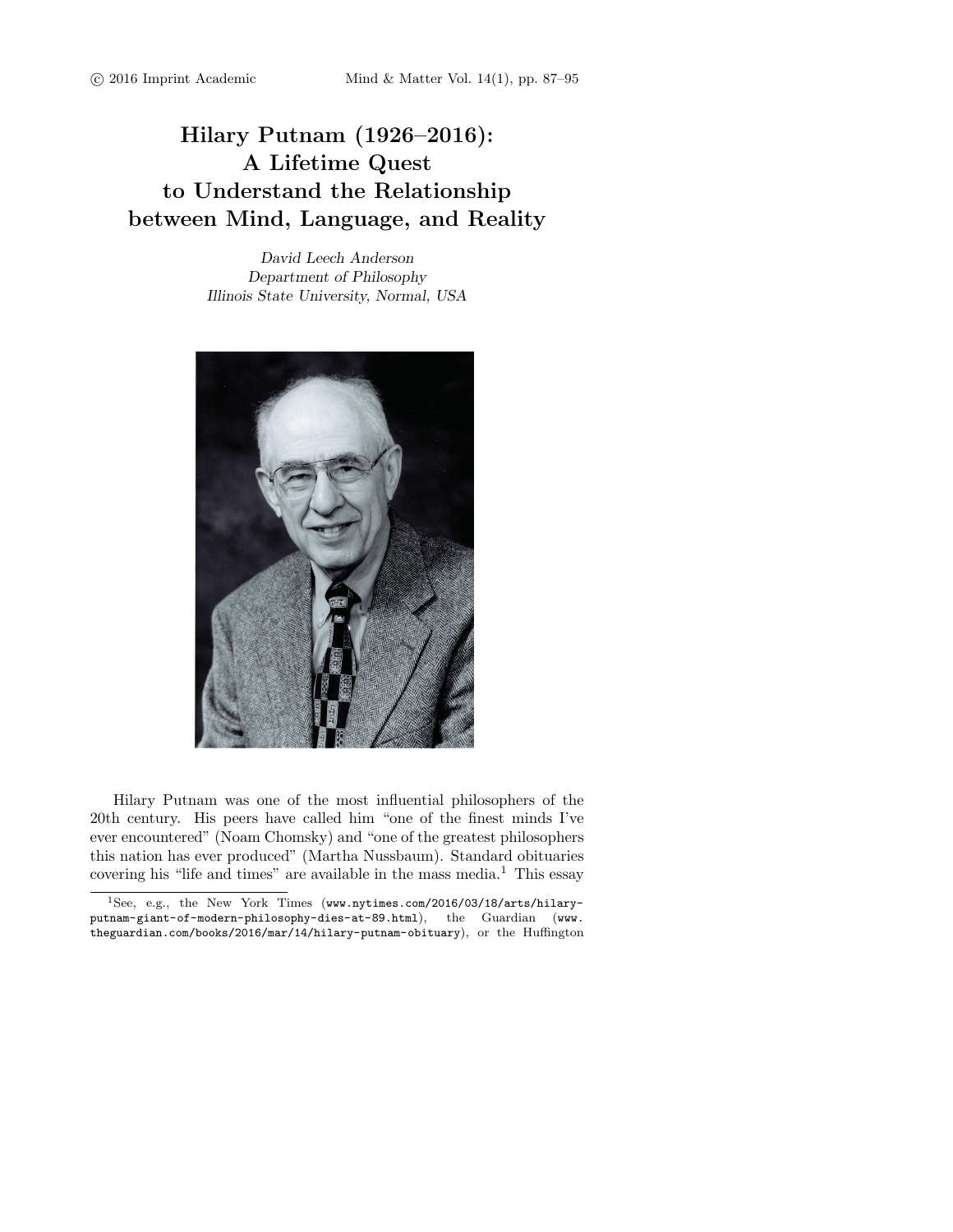will focus exclusively on the legacy he has left from his published works and from the way he has modeled a philosopher's life.

Hilary Putnam was a towering figure in philosophy of language, philosophy of mind, and in metaphysics, and special attention will be paid (below) to those contributions. His influence, however, extends well beyond those boundaries. He has published works in dozens of different research areas, of which the following is only a small sample. Early in his career he contributed (with Martin Davis, Yuri Matiyasevich, and Julia Robinson) to the solution of Hilbert's 10th problem, a major result in mathematics which, together with other related accomplishments, would have warranted an appointment in a mathematics department. While his central focus was not ethics and political philosophy he advanced a sustained attack on the fact-value distinction – a central presupposition of logical positivism and a position that he thought continued to influence research in many areas to deleterious effect. His work in this area was applied not only to ethics and the philosophy of science but in a recent book (edited with Vivian Walsh) he argued that in economic theory (as elsewhere) facts and values are so "entangled" that there can be no such thing as value-free economic theory.<sup>2</sup> In the second half of his life, he turned in earnest to his Jewish heritage, learned Hebrew, was bar mitzvahed at age 68, and wrote about Jewish philosophy.<sup>3</sup>

A list of the many and diverse contributions he has made to our intellectual life would be too lengthy for this venue and, in the form of a list, would not adequately capture the unifying elements of his philosophical work. As important as are the theories and the arguments he has left us, of equal importance is the ideal of philosophical inquiry that he has embodied throughout his career. He is a rare example of someone who relentlessly pursued an answer to one central question, never wavering as he sought richer, more nuanced answers to the question: "What is the nature of the mind-world relation?"

Throughout his career, and in virtually every one of his obituaries, great emphasis has been placed on his uncommon penchant for "changing his mind" – for attacking philosophical theories that he himself created. The temptation is to attribute this to a quirky personality trait, as if he had commitment issues of some kind. That, of course, is to completely misunderstand not only the man, but the nature of his philosophical contribution. To better understand the legacy he leaves us, this essay considers the work he has pursued on the basic question of the mind-world

Post (www.huffingtonpost.com/martha-c-nussbaum/hilary-putnam-1926-2016\_b\_ 9457774.html).

<sup>&</sup>lt;sup>2</sup>H. Putnam and V. Walsh, eds. (2012): *The End of Value-Free Economics*, Routledge, New York.

<sup>&</sup>lt;sup>3</sup>H. Putnam (2009): Jewish Philosophy as a Guide to Life: Rosenzweig, Buber, Levinas, Wittgenstein, Indiana University Press, Bloomington.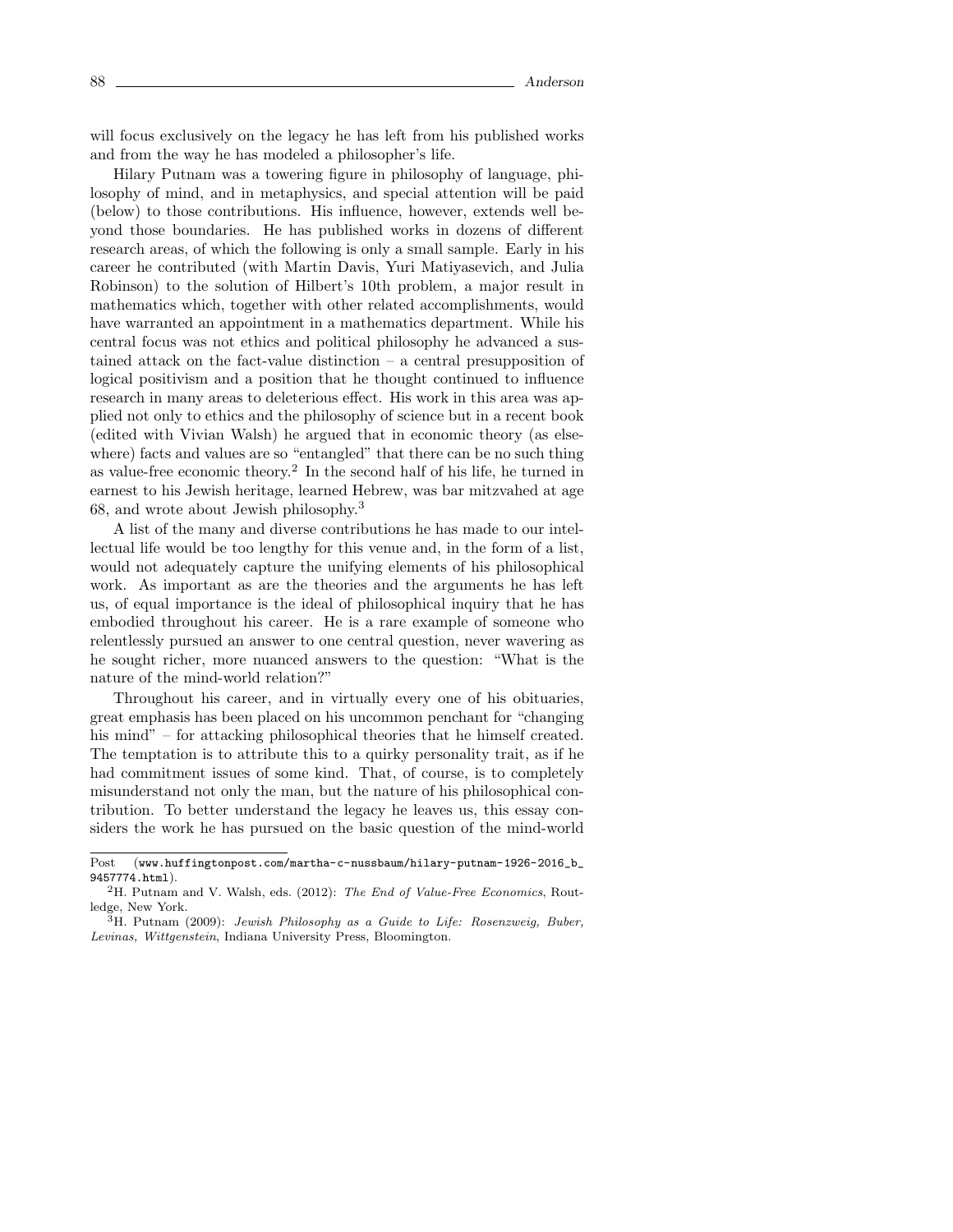relation.

On the one hand, it seems perfectly obvious that there exists an objective, physical world and it is easy to theorize as if we have an omniscient, God's eye access to its nature. But we don't. We are finite creatures, with a very particular (and contingent) epistemic access to that reality. Our sensory and cognitive access to reality is limited by the constraints and particularities of this biological organism. So we ask:

- 1. What is the nature of cognition? What are minds that they are capable of thinking about distant galaxies to which we lack physical access?
- 2. What is language? How can linguistic symbols serve as the medium which carries cognitive content – and how do they hook onto the physical world?
- 3. And what of reality itself? Since we can't assume that our cognitive access to reality is literally transparent, as of an omniscient mind, how might the world that we inhabit be conditioned by the cognitive and sensory faculties which mediate our access to it?

Putnam has made countless contributions to the answers that we are now able to give to these questions. He insisted that the three issues were inextricably entwined, or (as he was fond of saying) the three "take in each other's laundry". Just as Dante needed a guide (like Virgil) to direct his steps through the underworld, consider Hilary Putnam our guide as we navigate the perplexities surrounding mind, language, and reality. By reviewing his legacy in these areas of inquiry, we will see much of the progress that has been made on these questions during the past 75 years. Putnam has been at the center of the most revolutionary developments.

While a student of logical positivists (including Hans Reichenbach and Rudolf Carnap), Putnam was unflinching in his attacks on the excesses of that philosophical movement. Logical positivism offered a very simplistic account of the relationship between thought/language and the physical world, which emphasized empiricism (and human sensory experience as reported in "observation sentences") at the expense of common sense realism about objects in the world. For some positivists, this took the extreme form of phenomenalism, the view that physical objects are nothing more than "permanent possibilities of experience". For Rudolf Carnap, one of Putnam's teachers, it resulted in a rejection of a realist interpretation of the theoretical entities mentioned in scientific theories. Such terms ("electron", "microbe") were merely of instrumental value in predicting future "observation statements" and so were not translated with ontological import. This revealed a tension within 20th century analytic philosophy between a methodological commitment to empiricism and an ontological commitment to naturalism. Putnam judged that logical positivism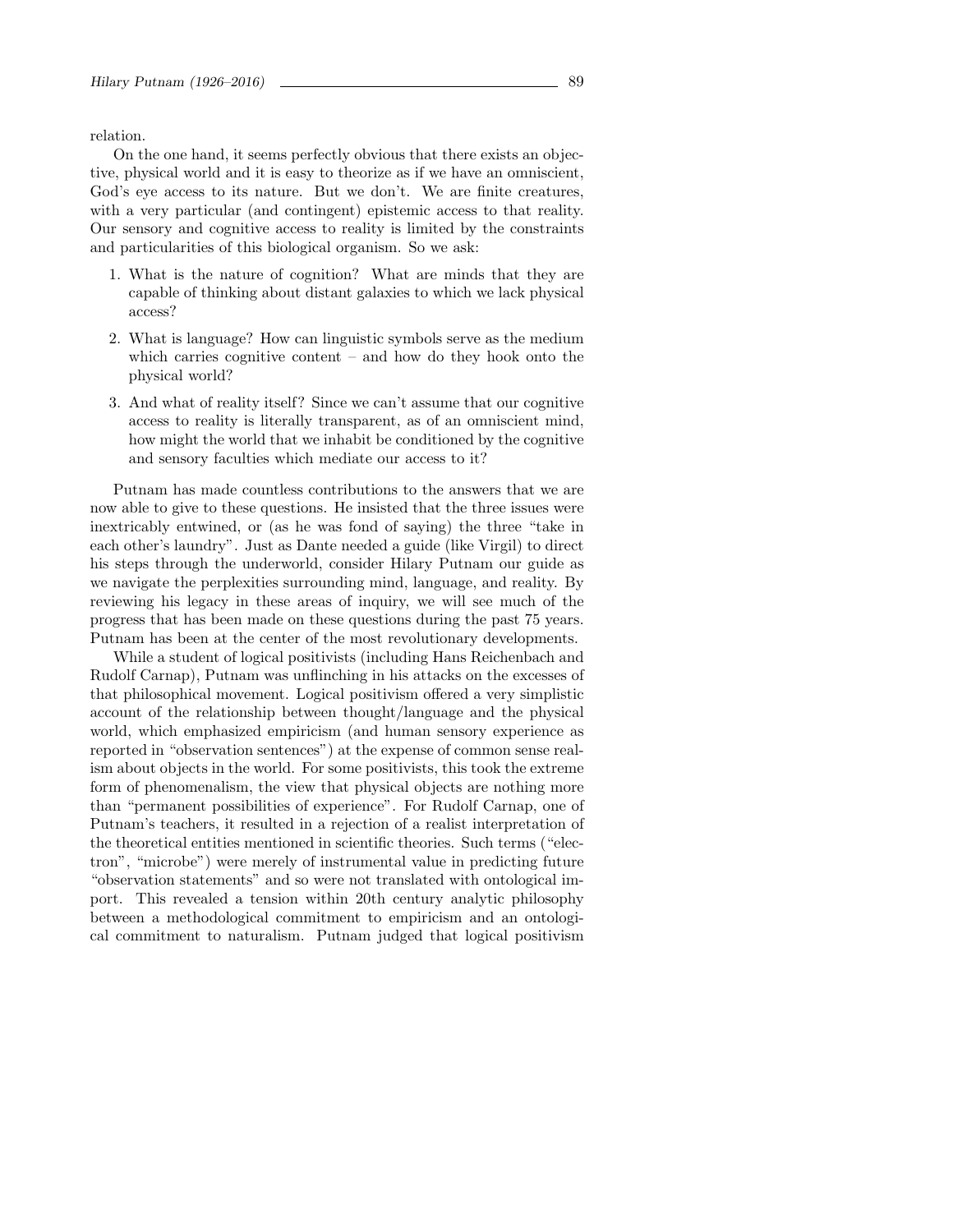emphasized empiricism at the expense of realism and he advanced now famous arguments for both scientific realism – arguing that the success of science would be a "miracle" if the entities referred to did not really exist,<sup>4</sup> and that mathematical realism – the existence of numbers – is "indispensable" to scientific theorizing.<sup>5</sup>

Putnam also took on the two theories of mind that dominated during the 1950s: behaviorism and mind-brain identity. Against behaviorism he offered a thought experiment about a community of "super-spartans" who experience (subjective) pain but never evince behavior expressive of that pain<sup>6</sup> and against the identity thesis he offered a new theory of mind, functionalism, that has dominated cognitive science and philosophy ever since.<sup>7</sup> Drawing inspiration from his own work in the theory of recursive functions, Putnam proposed that the essence of mental states is not what they are made of but how they function. While today functionalism is usually treated as a reductive theory (compared to several contemporary alternatives), at the time it was a rejection of very reductive alternatives in favor of a theory that was completely catholic with respect to the metaphysical stuff of which minds might be made. Whether a human organism, alien organism, silicon-based machine, or immaterial soul, each would have the same type of mental state (e.g., belief or pain) so long as they shared the same function (implemented the same software program) within the intelligent system. His original "machine functionalism" gave way to a more flexible "causal role functionalism" which defines mental states in terms of the causal role it plays with regard to its intake of information from the environment, its causal relations to other mental states, and its contribution to system behavior. For over forty years, functionalism has been the dominant theory of mind.

Putnam famously rejected functionalism<sup>8</sup> because it couldn't capture the richness of the phenomena. He argued that plasticity of mental states between different cognitive agents and even between states of the same agent at different times made possible sameness of mental state in the absence of sameness of functional properties. Yet, at the end of his life, after many twists and turns in the development of his thinking, he still described his position as a form of "liberal functionalism" – insisting that

<sup>&</sup>lt;sup>4</sup>H. Putnam (1962): What theories are not. In *Logic, Methodology and Philosophy* of Science, ed. by E. Nagel, P. Suppes, and A. Tarski, Stanford University Press, Stanford, pp. 240–251.

<sup>&</sup>lt;sup>5</sup>H. Putnam (1975): What is mathematical truth? In *Mathematics, Matter, and* Method, Cambridge University Press, Cambridge, pp. 60–78.

<sup>6</sup>H. Putnam (1963): Brains and behavior. In Analytical Philosophy Vol. 2, ed. by R.J. Butler, Blackwell, Oxford, pp. 1–19.

 ${}^{7}$ H. Putnam (1960): Minds and machines. In *Dimensions of Mind*, ed. by S. Hook, New York University Press, New York, pp. 138–164.

 $8H.$  Putnam (1988): Why functionalism didn't work. In Representation and Reality, MIT Press, Cambridge, pp. 73–89.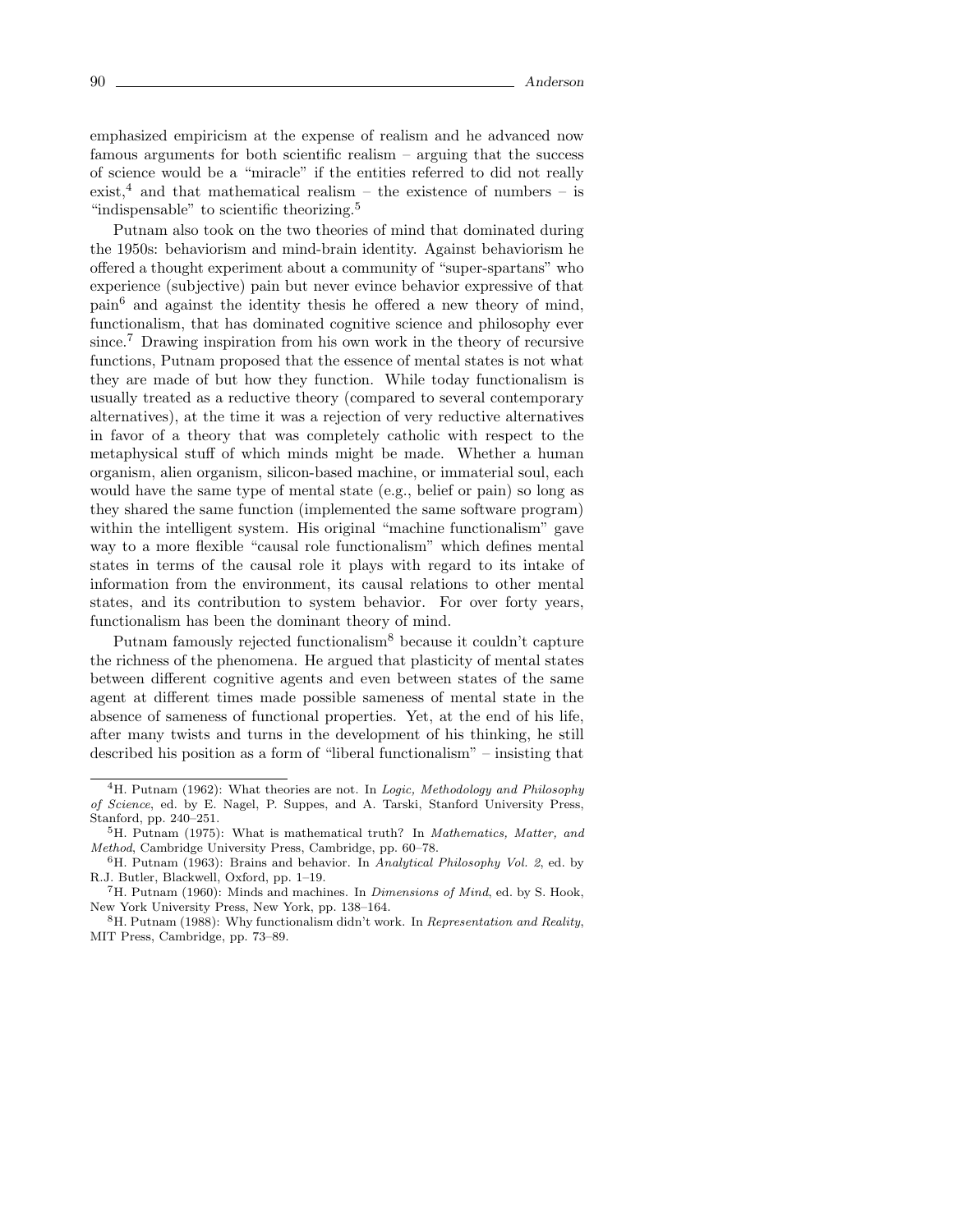there remains an important truth in his original insight.

Next we turn to language. Until the late 1960s, the dominant view of how words come to refer to objects in the world had been little changed for thousands of years. Locke gave modern expression to this standard internalist semantics in his "way of ideas". What words mean, how they pick out the objects to which they refer, is determined by the "ideas" (the properties) that thinkers consciously "associate" with those terms. The properties (odorless, colorless, tasteless, thirst-quenching liquid) that I associate with a particular term (such as water) just are the meaning of the word and the word refers to any object that has those properties. This definite description theory of reference seemed not only the best theory, but the only conceivable theory. If we say that "water" means "odorless, colorless, tasteless, thirst-quenching liquid", how could we all possibly be wrong about the meaning of our own language?

Well, today, most philosophers and cognitive scientists think that we were all wrong, due primarily to the arguments of Putnam and Saul Kripke who, working independently, were reconceiving of how language works, insisting that "the world" – one of our two poles – had not been given its due in fixing the meaning of our words. Putnam began teaching these ideas in 1966, but they got little traction until he finished a paper at the end of 1972 titled "The Meaning of 'Meaning' ", which had the additional support of Saul Kripke's famous 1970 lectures on "Naming and Necessity".<sup>9</sup> The Kripke-Putnam "new theory of reference" (also called the "causal theory" or "direct theory") claimed that natural kind terms and proper names are not definite descriptions but are rigid designators. Their semantic content is indexically fixed, most commonly by an act of baptism. A baby's name is causally connected to a specific baby at baptism (Kripke) and natural kind terms, like "water", can be causally connected to a particular kind of physical stuff by ostension – "that stuff is called 'water'" (Putnam). Putnam argued that the meaning of the term "water" was not captured by any description (odorless, etc.) but was attached to that very kind of stuff (whatever its deep explanatory properties turn out to be). If our scientists are correct and water turns out to be  $H_2O$ , then "water" refers to all and only those things that are  $H_2O$ .

Virtually overnight (at least in academic time), a majority of philosophers and cognitive scientists were convinced by these arguments. How could such a thing happen? What kind of argument could they have given to overwhelm 3000 years of philosophical momentum? It is remarkable, but they gave no principled arguments. They just told stories (which philosophers usually call "thought experiments") and then asked the reader "Is the stuff in the story 'water' or not?" The reader's answer

<sup>&</sup>lt;sup>9</sup>H. Putnam (1975): The Meaning of "Meaning". In *Mind, Language, and Reality,* Cambridge University Press, Cambridge, pp. 215–271. S. Kripke (1972/1980): Naming and Necessity, Harvard University Press, Cambridge.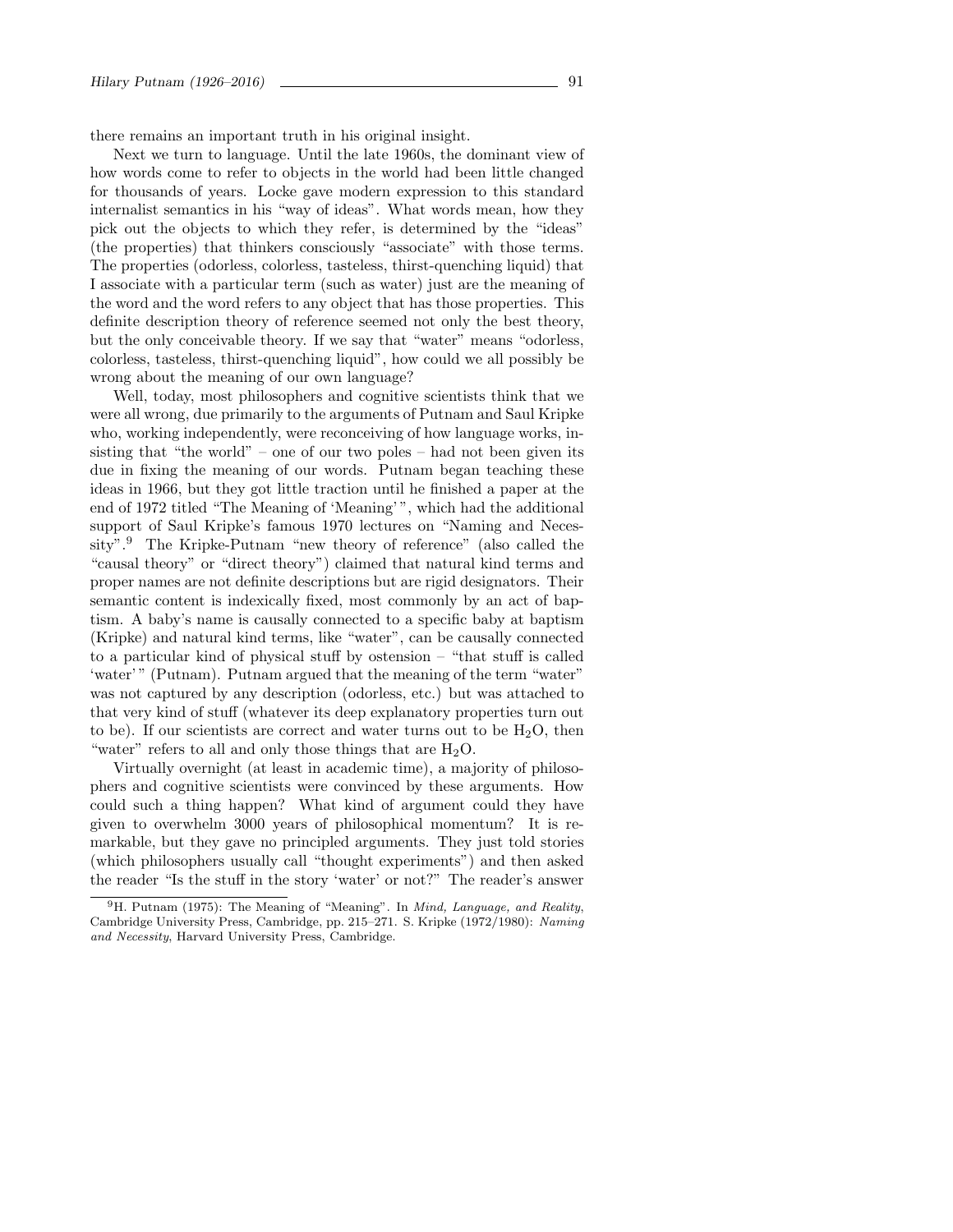to the question, confirmed the new theory.

Putnam's famous thought experiment that launched the new theory is about Oscar, who lives on Earth and Twin Oscar who inhabits Twin Earth that is in every way exactly like Earth except everywhere there is H2O on Earth there is XYZ on Twin Earth. Since everything, except the microstructure of water, is the same on both planets the question is: Do all of the words in Twin English (the language Twin-Earthers speak) mean the same thing as they do in English? The obvious difference might be the meaning of the term "water". If Locke is correct, however, and "water" just means "odorless, colorless, tasteless, thirst-quenching liquid" then the word "water" has the same meaning in both languages. Since H2O and XYZ are both odorless, colorless, etc., they are both instances of "water" and of twin-"water". Putnam disagrees. He claims that if Oscar were to visit Twin Earth and learn that their lakes do not contain  $H_2O$ but a fundamentally different kind of stuff, XYZ, Oscar would say:

"It may look like water but it is not really water because it is not  $H_2O$ ." Most readers asking themselves the question "Would I call XYZ 'water'?" answered in the negative. And when they did, the externalist revolution was born. A negative answer to that question refutes Locke' definite description theory and confirms the new theory. One of Putnam's most famous sayings – "meanings just ain't in the head" – became a rallying cry.

The early arguments were just about proper names and natural kind terms, but it soon became a global claim about all mental content. By the time Putnam advanced his famous "brains in a vat" argument,  $^{10}$  one of the least contentious premises of that argument was the claim that "bearing a causal connection (of the appropriate kind)" was a necessary condition for any word (even descriptive words) to genuinely refer to objects and properties in the physical world. During this period, tracking theories of intentionality (or mental content) broke onto the scene exploiting the Kripke-Putnam insight and offering powerful new theories about how thought and language connects to objects in the world.<sup>11</sup>

If one stopped here in the survey of Putnam's contribution to our understanding of the relationship between mind, language, and reality one would assume that Putnam could be easily pigeon-holed. Clearly, he is committed to the following: (a) Metaphysical and epistemological realism: The external world consists in mind-independent objects and we are capable of having knowledge of them; (b) *Semantic externalism*: Words refer to whatever real, mind-independent physical objects those

<sup>&</sup>lt;sup>10</sup>H. Putnam (1981): Brains in a vat. In Reason, Truth, and History, Cambridge University Press, Cambridge, pp. 1–21.

<sup>&</sup>lt;sup>11</sup>For examples of tracking theories, see Fred Dretske's Knowledge and the Flow of Information of 1981 and Ruth Millikan's Language, Thought, and Other Biological Categories of 1984.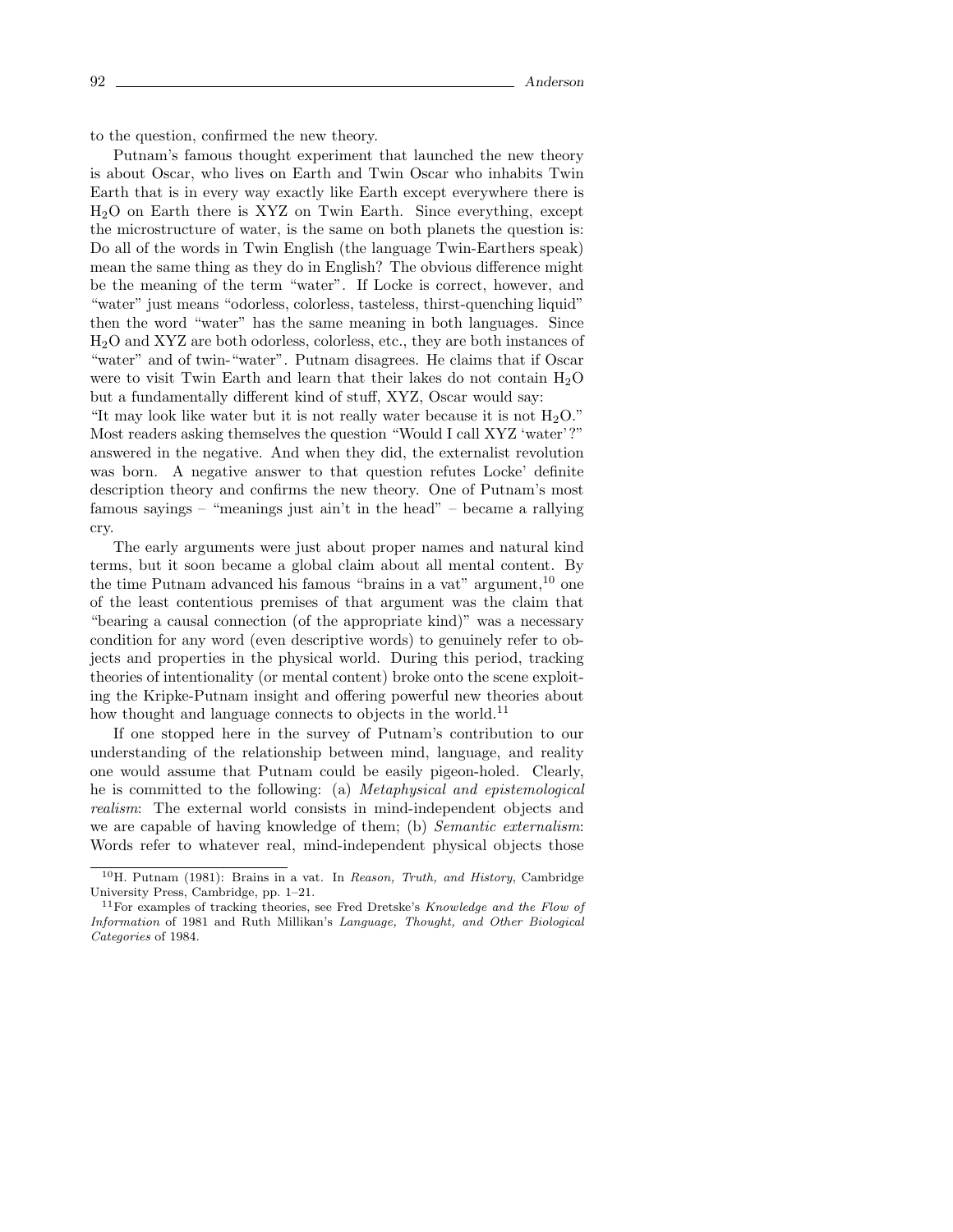words reliably track; (c) *Long-armed functionalism*: Mental state types (like beliefs and pains) are individuated by the causal role each plays in the economy of the organism (that is the "functionalist" part) and the content of each mental state is fixed by whatever objects in the external environment it is causally connected to (that is the "long-armed" part).

In 1976, this was Putnam's philosophical profile and his mantel was secure as the leading light advocating for metaphysical and scientific realism. Not only had he offered the most compelling ("miracle") argument for scientific realism, but he had just delivered what many thought was the coups de grace against idealism and antirealism – his externalist semantic theory. The very essence of language is now grounded in causal interactions between real, physical states of the agent and real, physical objects in the external world. Putnam had built a realist juggernaut. And yet, in December of 1976, as president of the Eastern Division of the American Philosophical Association, he shocked the philosophical world in his presidential address titled "Realism and Reason" by announcing that he was now convinced that metaphysical realism is incoherent.

Putnam was a fan of P.F. Stawson's modern reading of Immanuel Kant's critical philosophy (The Bounds of Sense, 1966) and became convinced that Kant was right that our cognitive and sensory faculties help to constitute the empirical world that we inhabit they do not simply discover what Putnam called a ready-made world. His former realist comrades in arms were aghast. Michael Devitt, a student of both Putnam and Quine, wrote a paper titled "The Renegade Putnam" making no effort to hide his chagrin at his mentor's reversal. For Putnam, though, it wasn't a betrayal of any fundamental principle. His quest remained the same: To understand the richness of the mind-language-world relationship, doing justice to both poles, "mind" and "world". He became convinced by Michael Dummett's arguments that the only coherent theory of how anyone comes to understand the meaning of a language is by learning the "verification conditions" of its statements – not the realist truth-conditions. He judged that the combination of realism plus functionalism plus semantic externalism pushed the pendulum too far, by overemphasizing the reductive contribution of an objective world.

The most surprising, and original twist that Putnam brought to the realism-antirealism debate was the insight that semantic externalism does not automatically settle the realism-antirealism dispute in favor of realism, but complicates the picture in ways not fully appreciated. It is a basic tenet of realism that radical skepticism is coherent (that it is possible that our beliefs are systematically false). Antirealists traditionally reject this tenet insisting that how things seem (at least ideally and in the long run) cannot be fundamentally different from how they really are – and so radical skepticism is incoherent. Appealing only to the causal requirement on reference and disquotation in one's language, Putnam's "brains in a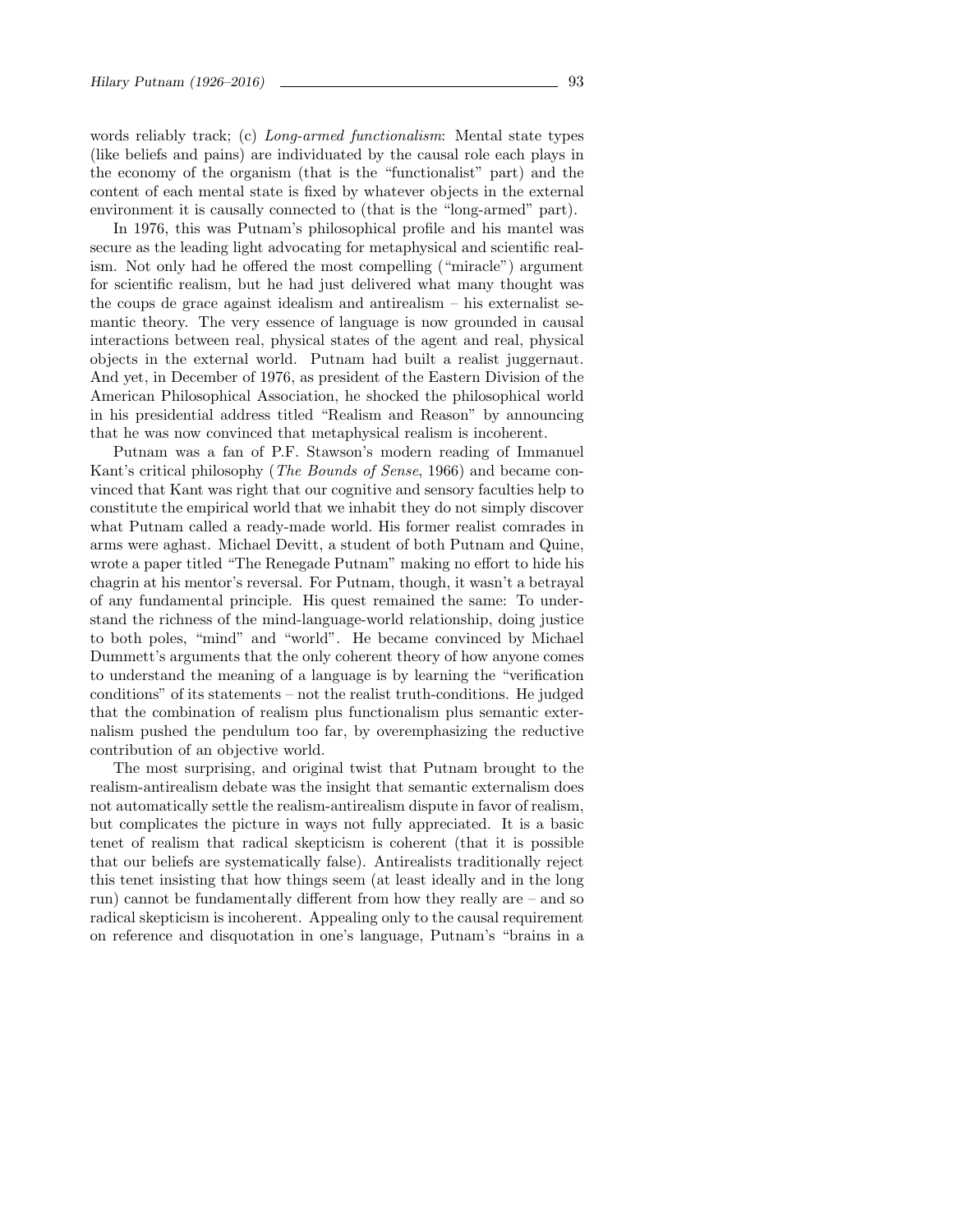vat (BIV) argument" claims that we can know that we are not a brain in a vat, thus ruling out radical skepticism. But if skepticism is incoherent, that is precisely what antirealism affirms and realism denies. Thus, it seems, that semantic externalism leads to a rejection of realism.

Hundreds of articles have been written about the BIV argument and there is no consensus regarding its soundness. But the past thirty-five years have shown since its publication that semantic externalism does indeed have revisionist consequences for how we are to understand our cognitive access to a physical world. Philosophers continue to struggle with how to reconcile the internalist psychological fact that I seem to have immediate access to the content of my own thoughts with the (widely held) conclusion that semantic externalism rules out "self-knowledge" with regard to the content of my own mental states. Putnam has encouraged serious reflection on the consequences of the externalist revolution.

Arguments like the BIV argument and "the model-theoretic argument" (another famous Putnam argument against realism) lead him to defend "internal realism", a view that he eventually admitted was not a form of realism after all, but of antirealism. For almost two decades he challenged the realist orthodoxy of the time, insisting that standard realist versions of long-armed functionalism had unresolved problems. In the 1990s, however, he recanted that position believing that he had swung the pendulum too far back in the direction of the "mind" leaving the "world" too much a product of the mind's operations. He described his next position as a new kind of "naive realism". This coincided with the emergence of two new theories – disjunctivism and representationalism – that Putnam flirted with but ultimately rejected. He was convinced that his semantic externalism and a kind of realism was still a crucial part of the picture, but that many current theories were going too far and reducing everything mental to externalist relations.

To capture what was missing, he turned his energies in the last years of his life to a study of perception, co-authoring several papers with Hilla Jacobson.<sup>12</sup> They proposed a new theory, "transactionism", defending a distinction between "sensation" and "apperception" and insisting that there are unconceptualized perceptions. In the process of this work, Putnam made an unexpected concession to defenders of phenomenal consciousness or qualia that he had never made before. (Qualia are properties of mental states according to which "there is something that it is like" to be in that state, like the feel of a pain or the look of a sunset). He made the concession to Ned Block, another student of his and a defender of a robust kind of qualia that is not reducible to the mere informational content about objects that semantic externalism can deliver. He says:<sup>13</sup>

<sup>&</sup>lt;sup>12</sup>The last one of these papers is H. Jacobson and H. Putnam  $(2016)$ : Against perceptual conceptualism. International Journal of Philosophical Studies 24(1), 1–25. <sup>13</sup>H. Putnam (2012): How to be a sophisticated naive realist. In *Philosophy in*